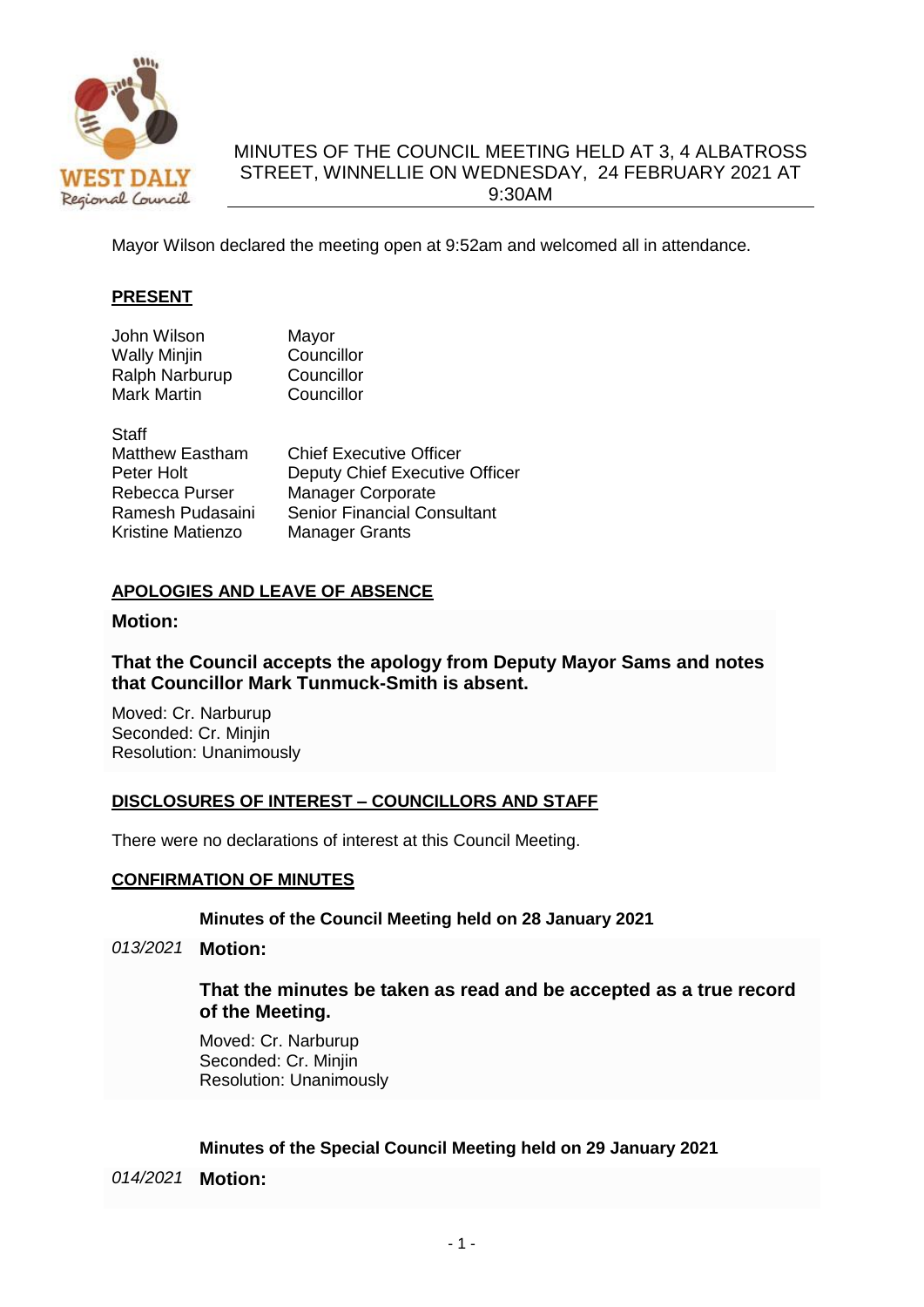## **That the minutes be taken as read and be accepted as a true record of the Meeting.**

Moved: Mayor Wilson Seconded: Cr. Minjin Resolution: Unanimously

## **CALL FOR ITEMS OF GENERAL BUSINESS**

Nil

# **REPORTS**

## **1) Chief Executive Officer's Report**

CEO and Deputy CEO spoke to the written report. Matters to note:

- 2021 Elections
	- LGANT to provide promotional material for nominations and elections.
- Swimming Pool Wadeye
	- BBRF application to upgrade Wadeye Swimming Pool. Exemption may be required for co-contribution through BBRF due to financial impact on WDRC.
	- Kardu Diminin have written to NLC requesting that they waive the s.19 Lease fee currently payable by WDRC.
- Roads
	- LGANT co-ordinating meeting with WDRC, DIPL, NTG re current status and shared information moving forward.
	- Future planning/engineering plans required for any future major road works required.
- Homelands
	- Nathan Evans from the Homelands Unit of Department of Chief Minister to be invited to attend the Ordinary Council Meeting in April in Wadeye.
- General Discussion:
	- o Contractors on Homelands
		- Procurement Officer to attach Policy GOV16 Community Permits (Contractors and Staff) when sending Purchase Orders.

# *015/2021* **Motion:**

# **1. That Council receives and notes the Chief Executive Officer's report.**

Moved: Cr. Martin Seconded: Cr. Minjin Resolution: Unanimously

## **2) Financial Report - January 2021**

Senior Financial Officer spoke to the written report.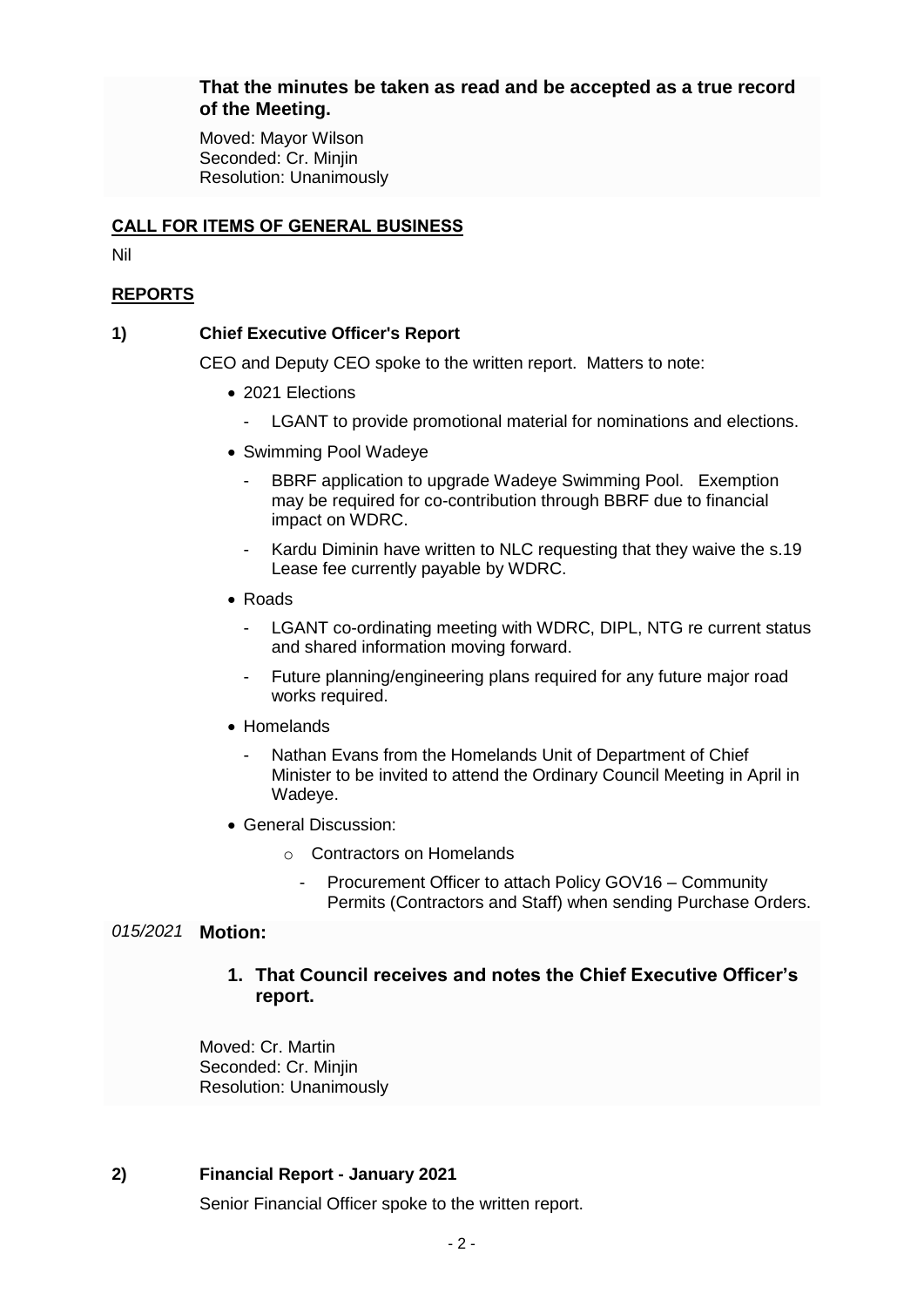# **1. That Council receives and notes the Financial Report for January 2021.**

Moved: Cr. Narburup Seconded: Cr. Martin Resolution: Unanimously

#### **3) HR/WH&S Update**

Manager Corporate spoke to the written report.

#### *017/2021* **Motion:**

## **1. That Council receives and notes the HR/WH&S update.**

Moved: Cr. Narburup Seconded: Cr. Minjin Resolution: Unanimously

11:35am – Mayor Wilson closed the meeting for morning tea break 12:00noon – Mayor Wilson reconvened the meeting

#### **4) Disaster Recovery Funding Arrangements (DRFA)**

#### *018/2021* **Motion:**

**That Council accepts and approves the standardised approach for the provision of funding to local government Councils for eligible expenditure on disaster related events from Local Government and Community Development Division of the Department of The Chief Minister and Cabinet.**

Moved: Cr. Narburup Seconded: Cr. Minjin Resolution: Unanimously

#### **5) Variation to Community Sport Infrastructure Grant Agreement – Project CSI021522018 – Peppimenarti Football Oval Irrigation and Softball Oval Improvements**

#### *019/2021* **Motion:**

**That Council accepts and approves the variation to Community Sport Infrastructure Grant Agreement between the Department of Infrastructure, Transport, Regional Development and Communications and West Daly Regional Council.**

Moved: Cr. Martin Seconded: Cr. Narburup Resolution: Unanimously

## **6) Building Better Regions Fund (BBRF) - Round 5 - Infrastructure Projects Stream**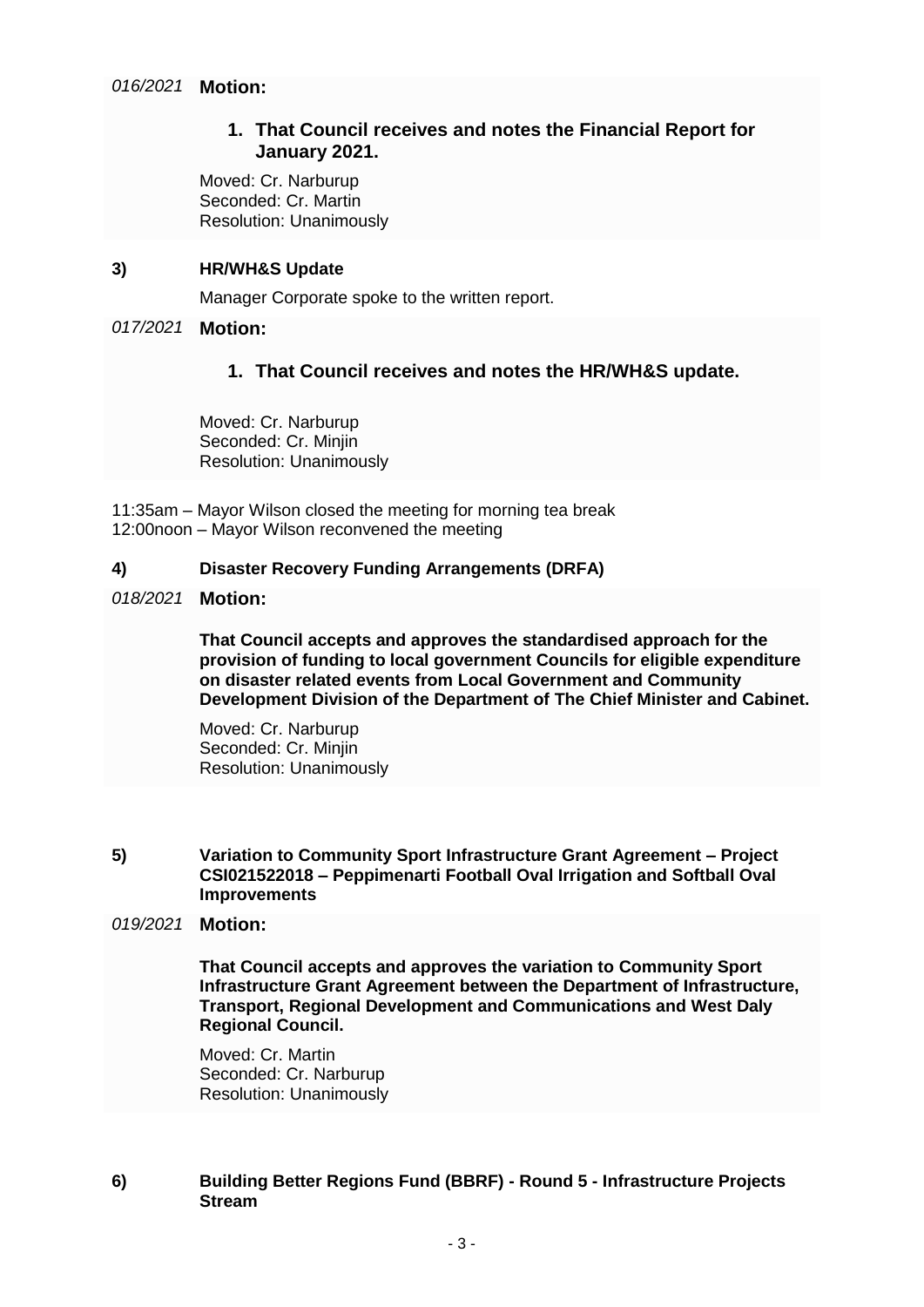• Stakeholder meetings to be arranged to discuss the ongoing support for the operational costs (including staff) for the swimming pool.

## *020/2021* **Motion:**

**1. That Council supports the commitment to submit the application for the construction of a new swimming pool in Wadeye.** 

Moved: Cr. Martin Seconded: Cr. Narburup Resolution: Unanimously

## **7) Wadeye Community Service Manager Report**

CSM Wadeye spoke to the written report.

Matters to note:

- CDP will assist with mowing residential lawns if a member of the household is registered with CDP.
- Heavy machinery should not be used during the wet season due to risk of machinery becoming bogged.
- CNP to communicate clearly with community members who require assistance from night patrol when requesting they sign COVID-19 document – i.e.: what they are signing and why.

## *021/2021* **Motion:**

# **1. That Council receives and notes the Community Services Manager's report for Wadeye**

Moved: Cr. Martin Seconded: Cr. Minjin Resolution: Unanimously

12:50pm – Mayor Wilson closed the meeting for lunch 1:20pm – Mayor Wilson resumed the meeting.

#### **8) Community Services Manager Report For Nganmarriyanga & Peppimenarti**

CSM Nganmarriyanga spoke to the written report.

Matters to note:

 Ablution blocks for both communities are an operational matter and the management team is to determine the best course of action.

#### *022/2021* **Motion:**

**1. That Council receives and notes the Community Services Managers report from Nganmarriyanga.** 

Moved: Cr. Minjin Seconded: Cr. Martin Resolution: Unanimously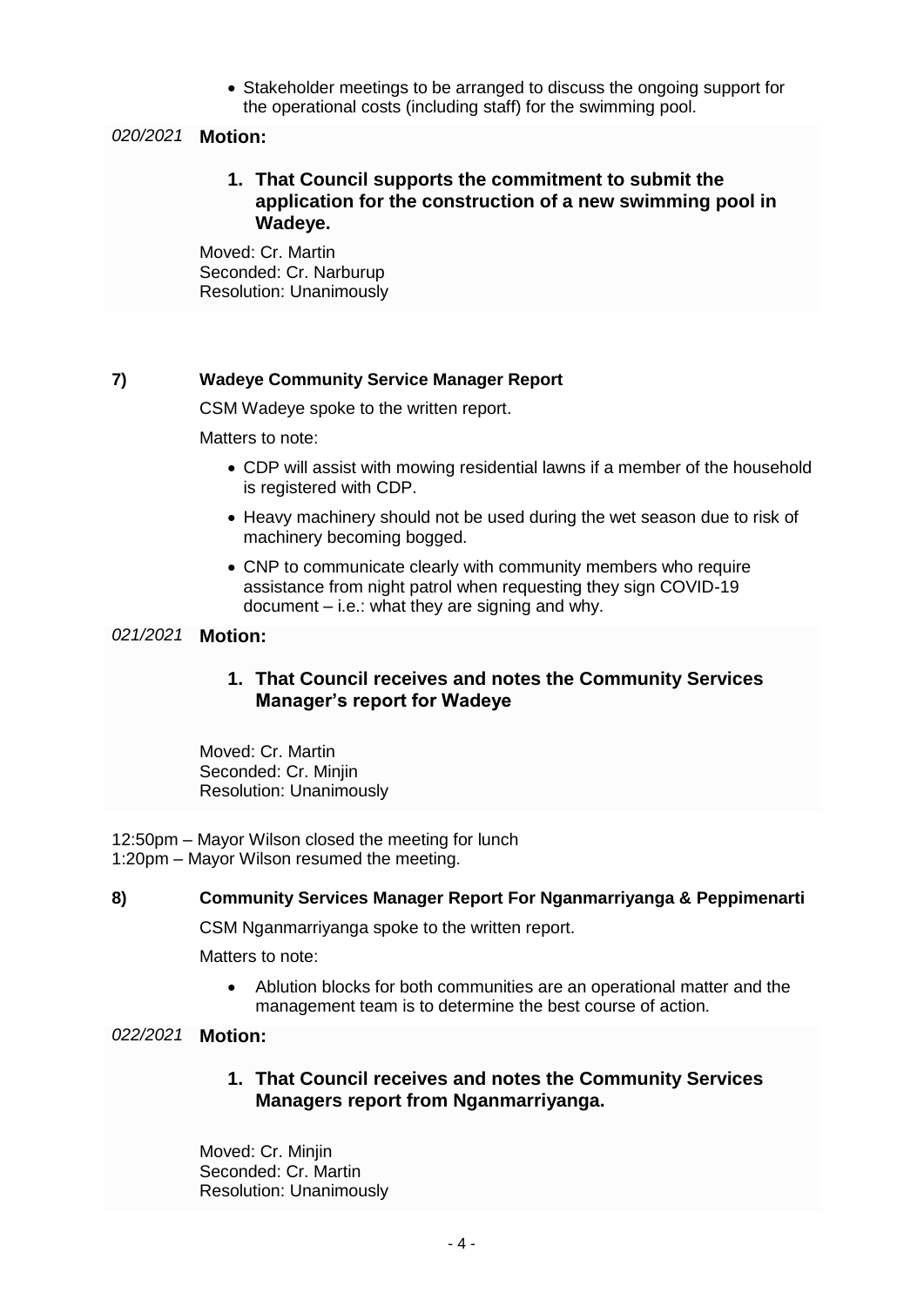## **9) LGANT - Call for Nominations - Place Names Committee**

Deputy Sams be asked if he wishes to nominate.

## *023/2021* **Motion:**

**1. That should Deputy Sams not wish to nominate as a representative for the Place Name Committee, then Council advise LGANT that they will not be nominating a representative at this time.** 

Moved: Cr. Minjin Seconded: Cr. Narburup Resolution: Unanimously

**10) LGANT - Call for Nominations - Local Government Training and Learning Strategy Committee (TALSC)**

## *024/2021* **Motion:**

**That Council CEO will make a recommendation for a staff member to nominate as a representative of the Local Government Training and Learning Strategy Committee.** 

Moved: Cr. Narburup Seconded: Cr. Martin Resolution: Unanimously

## **GENERAL BUSINESS**

Nil

# **DECISION TO MOVE TO CLOSED SESSION**

## **RECOMMENDATION:**

Members of the press and public be excluded from the meeting of the Closed Session and access to the correspondence and reports relating to the items considered during the course of the Closed Session be withheld. This action is taken in accordance with Section 65(2) of the *Local Government Act* as the items lists come within the following provisions:-

- **11 Tender Committee Report - Homelands Solar Power Supply and Installation -** *The report will be dealt with under Section 65(2) (f) of the Local Government Act 2008 and Regulation 8 of the Local Government (Administration) Regulations 2008. It contains Under Part 4 of the Local Government Regulations 8 (c) (i) "cause commercial prejudice to or confer an unfair commercial advantage on any person".*
- **12 Wadeye Community Bus Tender -** *The report will be dealt with under Section 65(2) (f) of the Local Government Act 2008 and Regulation 8 of the Local Government (Administration) Regulations 2008. It contains Under Part 4 of the Local Government Regulations 8 (c) (i) "cause commercial prejudice to or confer an unfair commercial advantage on any person".*

The meeting closed at 2:50pm.